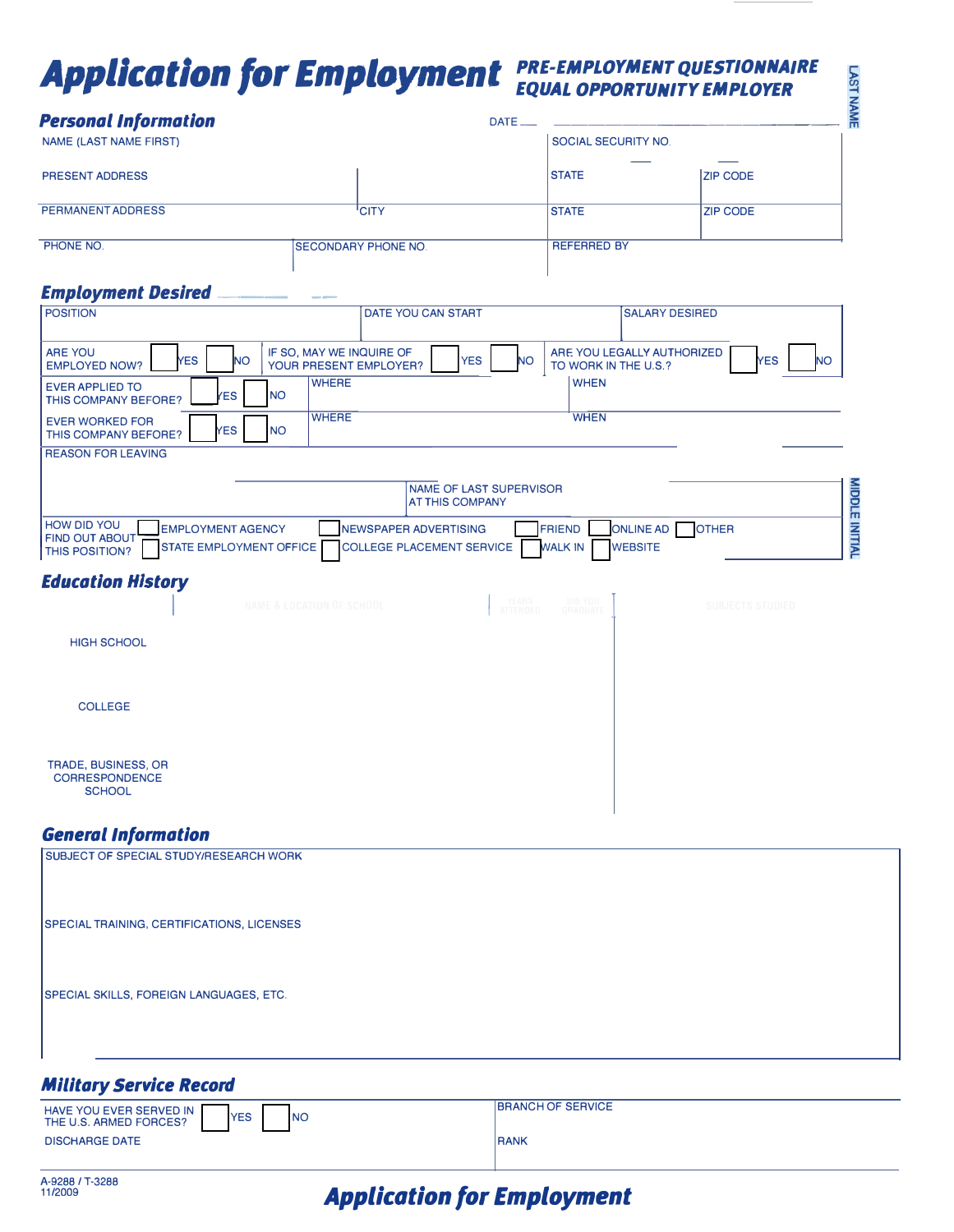### *Former Employers* (LIST BELOW LAST THREE EMPLOYERS, STARTING WITH MOST RECENT)

| <b>OR LAST EMPLOYER</b>                    |                                  |              |              |                                           |                         |
|--------------------------------------------|----------------------------------|--------------|--------------|-------------------------------------------|-------------------------|
| <b>ADDRESS</b>                             | <b>CITY</b>                      |              | <b>STATE</b> |                                           | ZIP                     |
| <b>STARTING DATE</b>                       | <b>LEAVING DATE</b>              |              |              | <b>JOB TITLE</b>                          |                         |
| WEEKLY STARTING \$<br><b>SALARY</b>        | WEEKLY FINAL \$<br><b>SALARY</b> |              |              | <b>MAY WE CONTACT</b><br>YOUR SUPERVISOR? | <b>NO</b><br><b>YES</b> |
| <b>NAME OF SUPERVISOR</b>                  |                                  | <b>TITLE</b> |              | <b>PHONE</b>                              |                         |
| <b>DESCRIPTION OF WORK</b>                 |                                  |              |              |                                           |                         |
| <b>REASON FOR LEAVING</b>                  |                                  |              |              |                                           |                         |
|                                            |                                  |              |              |                                           |                         |
| <b>NAME OF PREVIOUS</b><br><b>EMPLOYER</b> |                                  |              |              |                                           |                         |
|                                            |                                  |              | <b>STATE</b> |                                           | <b>ZIP</b>              |

|                                         |                                 | -   -<br>--                                                                 |  |
|-----------------------------------------|---------------------------------|-----------------------------------------------------------------------------|--|
| <b>STARTING DATE</b>                    | <b>LEAVING DATE</b>             | <b>JOB TITLE</b>                                                            |  |
| <b>WEEKLY STARTING</b><br><b>BALARY</b> | WEEKLY FINAL &<br><b>SALARY</b> | <b>MAY WE CONTACT</b><br><b>YES</b><br><b>NO</b><br><b>YOUR SUPERVISOR?</b> |  |
| <b>NAME OF SUPERVISOR</b>               | <b>TITLE</b>                    | <b>PHONE</b>                                                                |  |
| <b>DESCRIPTION OF WORK</b>              |                                 |                                                                             |  |
|                                         |                                 |                                                                             |  |
| <b>REASON FOR LEAVING</b>               |                                 |                                                                             |  |

| <b>JOB TITLE</b><br><b>LEAVING DATE</b><br>WEEKLY FINAL &<br><b>MAY WE CONTACT</b><br><b>YES</b><br><b>YOUR SUPERVISOR?</b><br><b>SALARY</b><br><b>TITLE</b><br><b>PHONE</b> | <b>ADDRESS</b>                      | <b>CITY</b> | <b>STATE</b> | <b>ZIP</b> |
|------------------------------------------------------------------------------------------------------------------------------------------------------------------------------|-------------------------------------|-------------|--------------|------------|
|                                                                                                                                                                              | <b><i>STARTING DATE</i></b>         |             |              |            |
|                                                                                                                                                                              | WEEKLY STARTING \$<br><b>BALARY</b> |             |              | <b>NO</b>  |
|                                                                                                                                                                              | <b>NAME OF SUPERVISOR</b>           |             |              |            |
|                                                                                                                                                                              | <b>DESCRIPTION OF WORK</b>          |             |              |            |

## *References (LIST PROFESSIONAL REFERENCES WHOM WE MAY CONTACT)--------*

| NAME | ADDRESS | <b>BUSINESS</b> | <b>PHONE</b> |
|------|---------|-----------------|--------------|
|      |         |                 |              |
|      |         |                 |              |
|      |         |                 |              |
|      |         |                 |              |
|      |         |                 |              |
|      |         |                 |              |
|      |         |                 |              |
|      |         |                 |              |